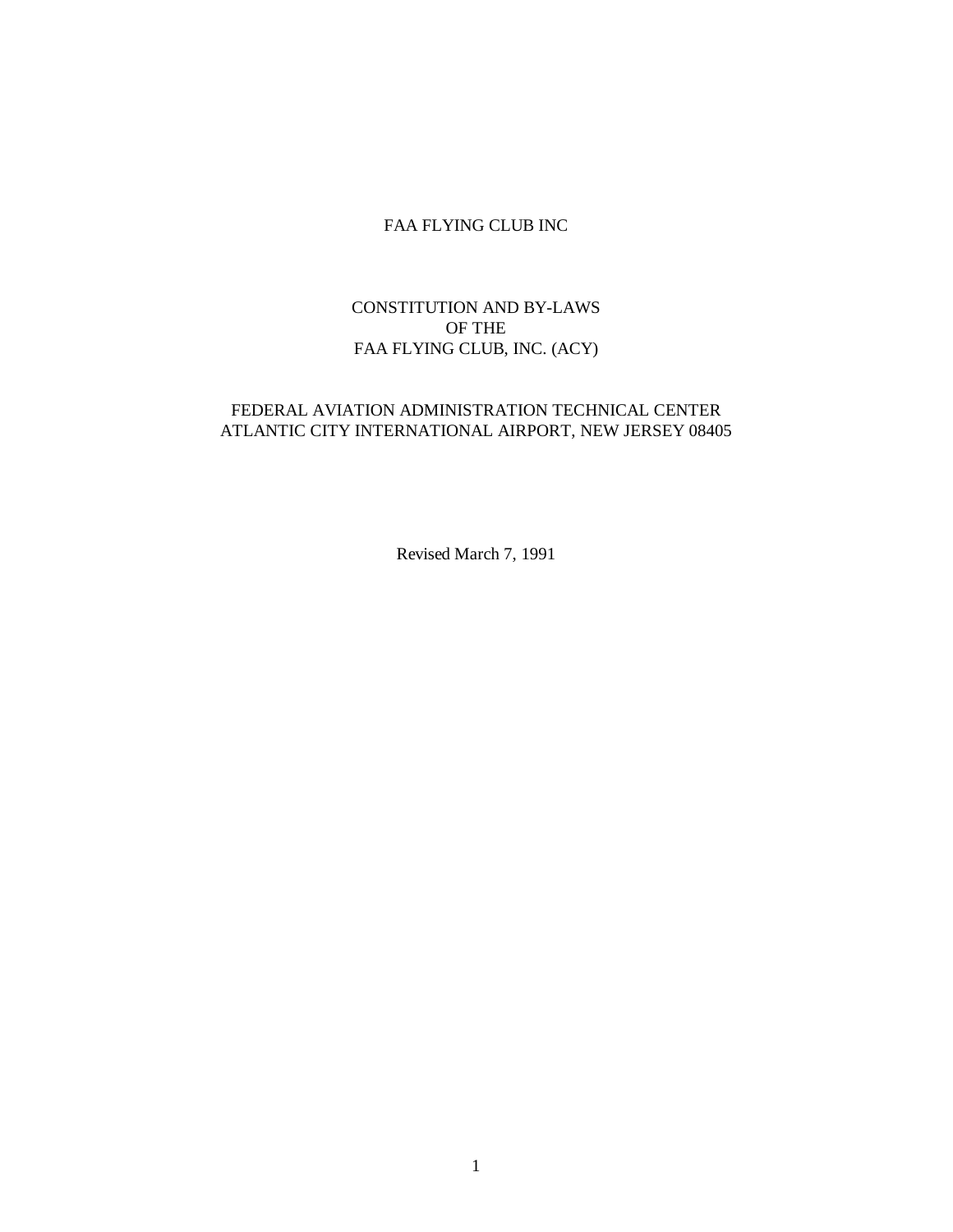#### CONSTITUTION OF FAA FLYING CLUB, INC. (ACY)

### ARTICLE 1 - NAME

The name of this organization is the FAA Flying Club, Inc. (ACY), hereinafter referred to as the Club.

# ARTICLE II - AUTHORITY

The Club is a nonprofit corporate entity organized and existing under the laws of the State of New Jersey. Order 3710.4A of the Federal Aviation Administration prescribes the requirements regarding the formation and operation of flying clubs by employees of the FAA.

#### ARTICLE III - PURPOSE

The purpose of the Club is: to encourage and promote an interest in aviation and private flying; to exchange ideas with respect to flying and to flight safety; to enhance the proficiency and technical training of Club members in the entire field of aviation; to provide the means and opportunities by which the members may enjoy and share through group activities the social and recreational benefits and pleasure of private flying and aviation.

#### ARTICLE IV - MEMBERSHIP

To be eligible for consideration for membership in this Club an individual must be an employee of the FAA Technical Center or a member of their immediate family; eligibility for consideration for membership is also extended to military, tenant, and contractor personnel actively employed at the FAA Technical Center and to their immediate families. Membership is without regard to race, creed, color, religion, sex, or national origin.

"The FAA Flying Club, Inc. supports the spirit and letter of the DOT and FAA equal opportunity policy. The FAA Flying Club, Inc. does not and will not practice discrimination based on race, creed, color, religion, sex, or national origin when determining eligibility of prospective members or in any of its activities. The FAA Flying Club, Inc., does not and will not conduct any of its meetings, events, or activities at restaurants, clubs, or other public or nonpublic facilities which refuse service or otherwise discriminate against any person because of race, creed, color, religion, sex, or national origin."

Membership in the FAA Flying Club is approved/disapproved by majority vote of the Board of Directors at a regularly constituted meeting of the Board.

### ARTICLE V - BY-LAWS

The By-Laws and other regulations and agreements shall be adopted by the Board of Directors subject to approval of two-thirds of the eligible voting membership and must have written approval of the Center Director. By-laws and regulations thus adopted and approved shall have the same effect as if contained in this constitution. Use of absentee ballots is authorized in connection with matters presented to the membership for the requisite approval by the membership of by-laws, regulations, and agreements previously adopted by the Board of Directors. Members may vote on such matters presented to them for approval by absentee ballot, or they may vote in person at a regular or special meeting. Absentee ballots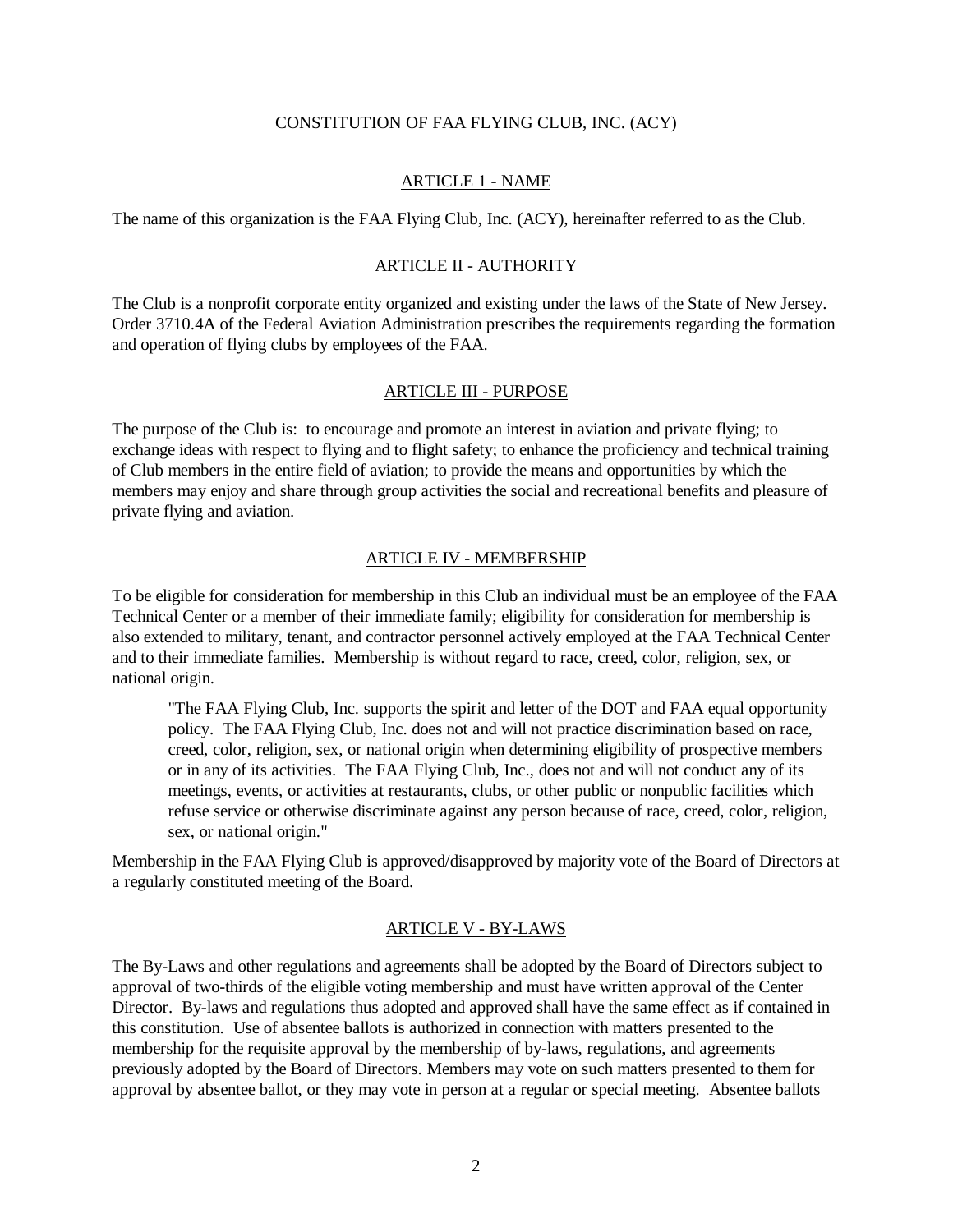will be made available to members at least one week before the meeting. All votes and ballots will be counted at the meeting.

# ARTICLE VI - OFFICERS

A. The elected officers of the Club are:

1. The President, who presides at all membership meetings and meetings of the Board of Directors. The President is responsible for the supervision of the general affairs of the Club and shall provide for the processing of potential and new members.

2. The Secretary, who shall function as the alternate to the President, and who is responsible for the keeping of minutes of meetings and all other records of the Club activities except operational data, maintenance records, and financial records. Additionally, the Secretary is responsible for preparing all Club correspondence.

3. The Treasurer, who is responsible for the collection and disbursement of monies as instructed by the Board of Directors and for keeping of all records relative to the Club's assets and liabilities. The Treasurer is also responsible for the preparation and submission of all required financial reports of the Club and for periodic calculation of aircraft hourly flying rates.

4. The Billing Officer, who is responsible for preparing, distributing, and collecting members monthly bills, maintaining an updated membership list, and performing the duties of the Treasurer in that officers absence.

5. The Operations Officer, who is responsible for safe and efficient operations of Club aircraft and equipment and for the keeping of all records relative thereto. Additionally, the Operations Officer is responsible for aircraft scheduling, maintaining a listing of authorized CFI's and examiners, ensuring that members are properly flight qualified, and that necessary flight records, including those required for insurance purposes, are maintained.

6. The Maintenance Officer, who is responsible for maintenance of Club aircraft and equipment and for the keeping of all records relative thereto. Additionally, the Maintenance Officer is responsible for establishing and maintaining an effective aircraft and equipment maintenance program, purchasing and receiving parts and equipment, maintaining required records and documentation, and selecting/overseeing all vendor performed maintenance.

7. At the discretion of the Board of Directors, up to two (2) Members-At-Large may be proposed for election to the membership. These Members-At-Large may be assigned various responsibilities by the Board, such as, maintaining liaison with the general Club membership, maintaining liaison with the FAA Technical Center, and/or assisting other Officers as required. Such assistance may be in the capacity of a Training Officer, a Safety Officer, a Scheduling Officer, an Assistant Maintenance Officer, etc.

The duly elected officers shall be relieved of the payment of monthly dues provided they adequately fulfill their duties and attend a majority of the Board meetings. Further, they shall not miss two consecutive meetings without adequate explanation. The definition of the term adequate shall be determined by the Board on an individual basis related to the circumstances.

## B. TERM OF OFFICE:

The term of office for all elected office holders will be for twelve (12) consecutive months, commencing on the first day of August. Upon the resignation of any officer, except the President, the Board of Directors shall appoint a replacement officer to serve for the remainder of the resigning officer's term. In the event the President becomes permanently disabled, resigns, or is otherwise unable to continue to perform the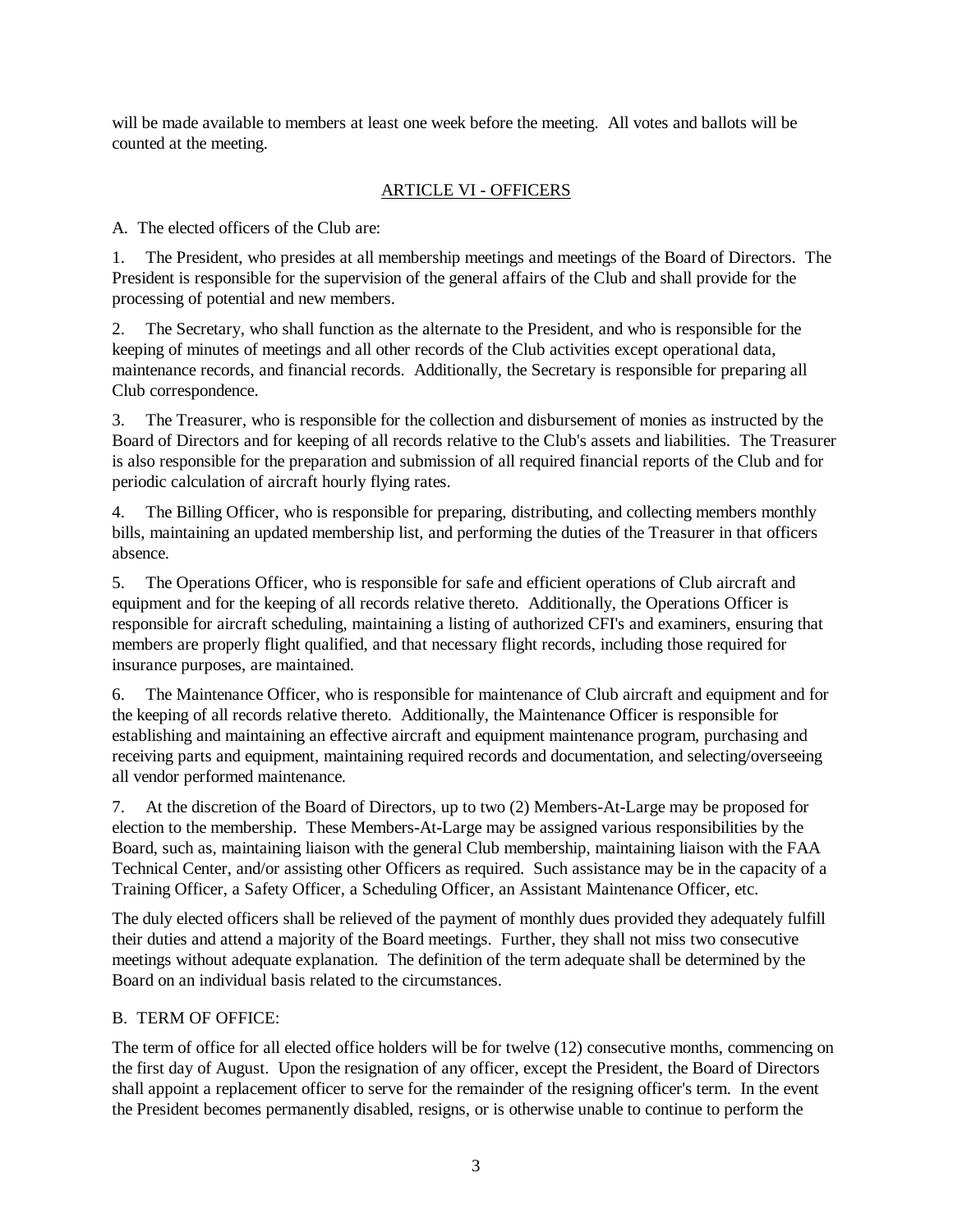duties of his office, the office shall be filled for the remainder of the term by the election of a new president at the next regular meeting or at a special meeting of all members to be determined by the Board of Directors.

## ARTICLE VII - BOARD OF DIRECTORS

The Board of Directors, consisting of the elected officers of the Club, will function as the governing body of the Club in all executive and administrative matters. The Board shall have authority to act for the Club, provided such actions are in accordance with the Constitution and By-Laws.

### ARTICLE VIII - COMMITTEES

The Board of Directors will establish and appoint members to committees for the purposes of carrying out the routine, recurring, and social activities of the Club.

The President will establish and appoint members to committees for all special and non-recurring matters.

# ARTICLE IX - MEETINGS

The annual election of officers of the Club will be held on the third (3rd) Tuesday of July of each year, at which time the fiscal year reports will be made. Installation of officers will be effective the first (1st) day of August. Outgoing officers will effect a smooth transfer of records and assist in attending to all unfinished business thusly assuring the necessary continuity of all club activities.

Special meetings of the Club membership may be called by the Board of Directors or by written request of twenty (20%) percent or more of the active membership.

The Board of Directors will meet at least monthly and at such other times as the President may designate.

A quorum for all regular or special Club meetings shall consist of at least twenty (20%) percent of the active club membership. A quorum of the Board of Directors shall consist of three (3) members of the Club's elected officers.

At least two (2) meetings of the general membership shall be held each year, not including the annual nomination or election meetings. One of these meetings shall be held in November and the other in March.

Informal group discussions will be held frequently on items of particular interest.

## ARTICLE X - FINANCES

All dues, fees, assessments, and hourly flying rates for Club aircraft will be established by the Board of Directors. Charges for aircraft rental and other facilities of outside agents shall be in accordance with a Club negotiated agreement and approved by the Board of Directors.

Club members shall be furnished a written notice thirty (30) days in advance of any change to monthly dues and flying rates of Club aircraft. Changes to the costs of facilities of outside agents shall be negotiated between the agent and the Club's Board of Directors. Club members shall be notified in writing as soon as possible after such negotiations have been made.

Members who operate Club equipment must purchase a participation right at a fee set by the Board of Directors. This participation fee shall be re-established at least annually by the board.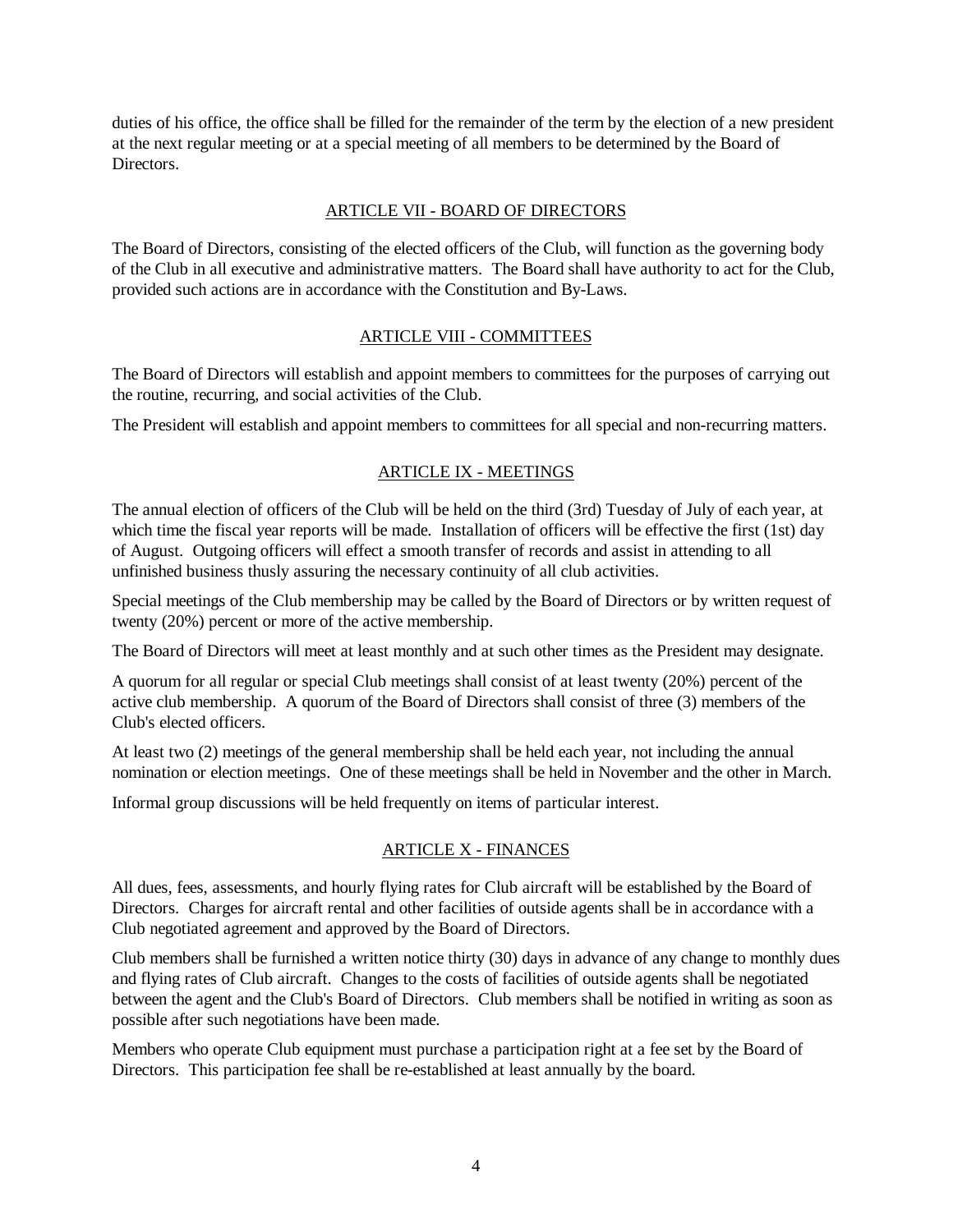If and when the Club is dissolved, as provided by the laws of the State of New Jersey, the Board of Directors shall be designated as Club Trustees. The Trustees shall be responsible for the liquidation of Club assets and liabilities. In the distribution of remaining assets after all financial obligations have been satisfied, the Trustees shall give first priority to reimbursement of Club members who possess participation rights for the use of Club equipment. The Trustees shall determine a final value of the participation right, or rights, as the case may be if subgroups are then being dissolved. These final values shall be determined, after all related corporate obligations have been met, using all related funds then available including reserves for direct and fixed costs of operations, for contingencies, but excluding all appreciation reserves. The values thus determined shall be distributed equally among the members of the group or subgroup who are fully paid up and otherwise in good standing. Any deficit shall be paid by those members through equal special assessment when either a subgroup or the entire Club is involved. In the case where the entire Club is being dissolved, all then remaining funds including the appreciation reserves shall be distributed equally among all Club members who are fully paid up and in good standing and who have participated fully in Club activities for the two preceding years. Newer members will receive prorated amounts according to the duration of their individual activity in this two year period.

### ARTICLE XI - AMENDMENTS

This Constitution and By-Laws, shall only be amended by approval of two-thirds of the active members voting either by absentee ballot or in person at a regular or special meeting and must have the written approval of the Center Director. Absentee ballots will be made available to members at least one week before the meeting. All votes and ballots will be counted at the meeting. This meeting may not be held earlier than ten (10) calendar days after written notice is mailed to the general membership. This written notice must include a copy of the proposed constitution and by-laws.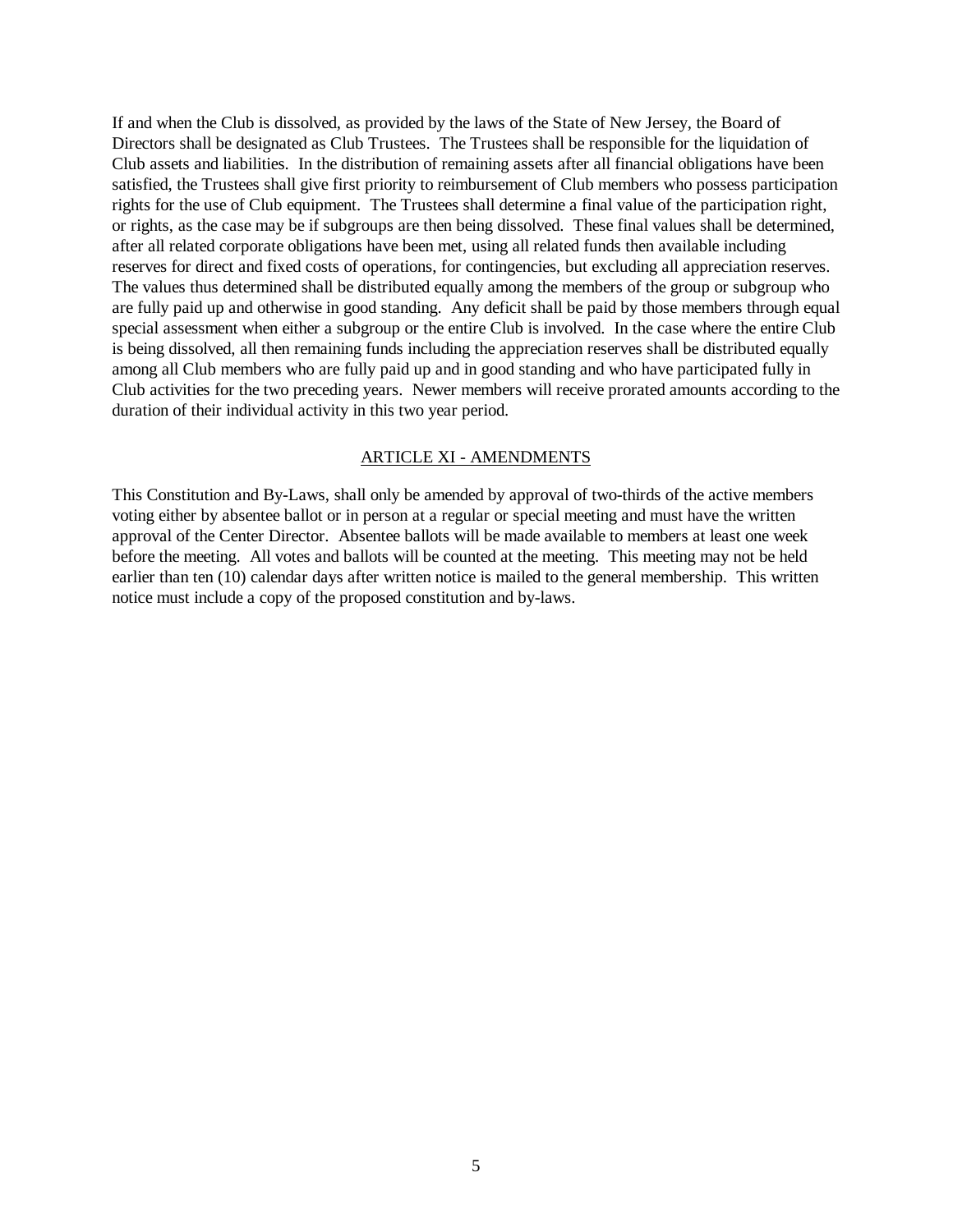### BY-LAWS OF

### FAA FLYING CLUB, INC. (ACY)

#### ARTICLE 1 - MEMBERSHIP

SECTION 1: For the purpose of defining and prescribing the rights, privileges and obligations of Club personnel, membership will be classified as follows:

A. REGULAR - Regular membership will consist of all members who possess the right to participate in the use of Club aircraft and equipment and who comply with all FAA regulations for the operation of those aircraft. The membership may be composed of subgroups where members of each subgroup possess the right to participate in the use of specified Club aircraft. Regular members will be of two types:

(1) RATED - Regular members with at least a private pilot license and a current FAA medical certificate, and otherwise meet all the requirements of the FAA and the Constitution and By-Laws of the Club.

(2) STUDENT - Regular members who possess at least a student pilot license, and otherwise meet all the requirements of the FAA and the Constitution and By-Laws of the Club.

B. HONORARY - Honorary membership may be extended to individuals at the discretion of the Board of Directors. Honorary members do not pay fees or dues and can utilize Club facilities only as specifically approved by the board of Directors.

C. SECONDARY - This membership is to be made available at the discretion of the Board of Directors to persons who desire to be associated with the Club without having the right to participate in the use of Club aircraft or equipment. Secondary members will not pay a participation fee.

SECTION 2: Club membership shall be further defined according to the status of individual members as follows:

A. ACTIVE STATUS - This status applies to all members who meet the financial obligations of the Club and otherwise satisfy all rules, regulations and procedures for utilization of Club facilities and benefits thereof.

B. INACTIVE STATUS - This status applies to those members who have met their financial obligations to the Club and who have requested to be placed in an inactive status through a petition to the Board of Directors. Persons in this status shall abide by the rules for this status as currently delineated by the Board in the Operations Manual, Attachment B. Members in an inactive status are responsible for all financial obligations incurred during the period(s) when they were active.

C. SUSPENDED STATUS - At the discretion of the Board of Directors a member may be suspended:

(1) For a period during which the member has failed to meet the financial obligations in accordance with Article V of these By-Laws, or

(2) For a period not to exceed sixty (60) days for a serious infraction of FAA and/or Club rules or regulations.

Members in a temporarily suspended status are denied all privileges and benefits of the Club during the period of suspension; however, all financial obligations continue during the period.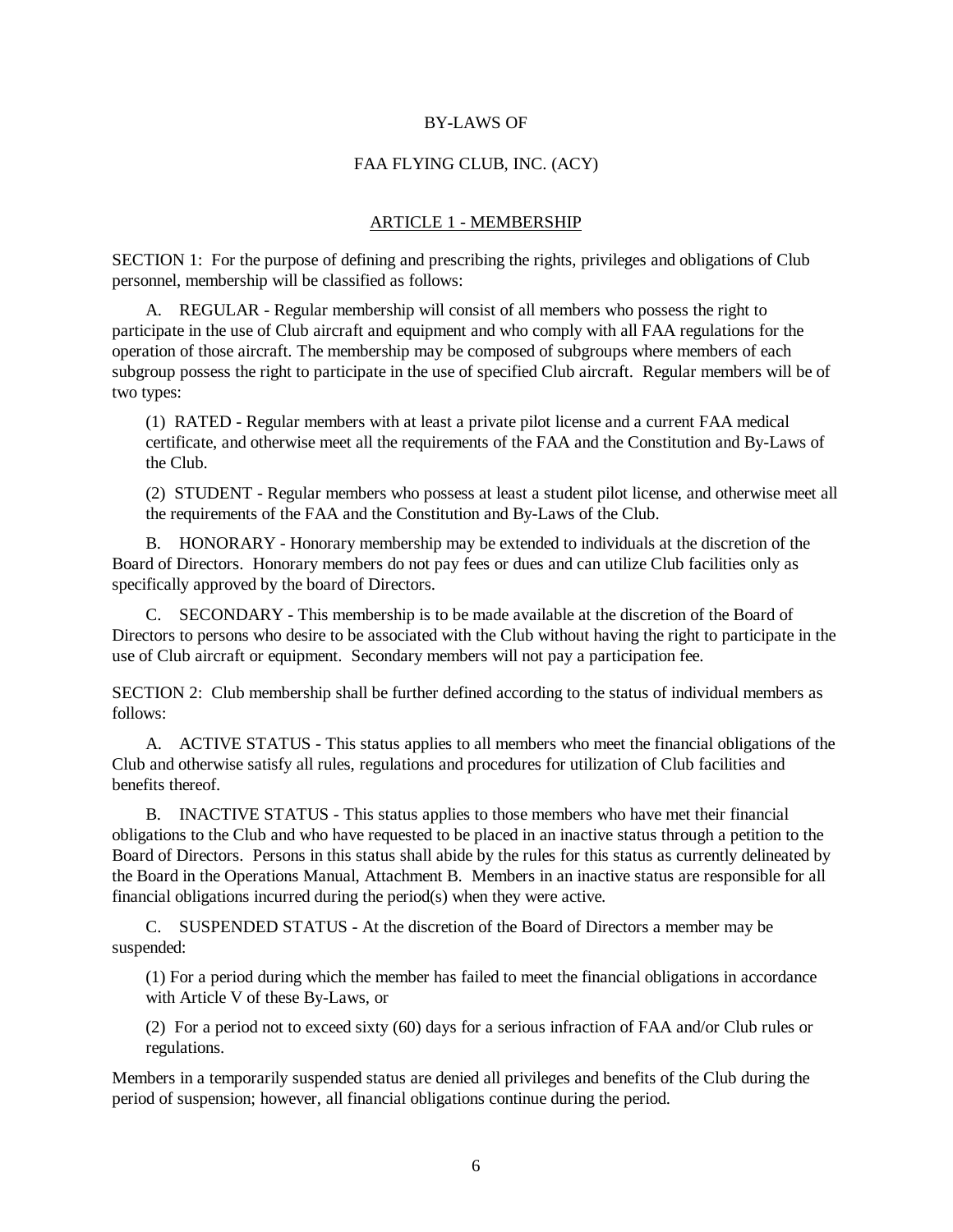### *Amendment added 4/12/94:*

*D. EXPULSION - At the discretion of the Board of Directors a member may be expelled, and barred from future membership in the Club, if the member commits an infraction of major significance. Examples of such infractions are, any unauthorized, illegal, and/or improper use of an airplane, conduct unbecoming to the best interest of the Club or the FAA, or failure to fulfill their financial obligations within two months of notification of their delinquency.*

SECTION 3: To apply for Club membership, a completed application for membership form shall be submitted to the Club President. It must be accompanied by; evidence of proper medical certification and a pilot, or student pilot, license (two copies of each), a payment for the participation and initiation fees, and a payment for the initial month's dues in the amounts set forth under Article V of these By-Laws. The Board of Directors will either accept or reject the application for membership at the next Board meeting. The Board must consider in addition to the applicant's credentials, the authorized number of members as set forth in Section 6 of this Article. If no vacancy exists, the application may be conditionally approved if either (a) a participation right may soon be made available by a present member desiring to leave the Club, or (b) an increase in the authorized number of members is under consideration by the membership.

If the prospective member is not accepted for membership these payments will be returned to the payee within five (5) working days of the Boards disapproval of membership.

SECTION 4: Resignations from the Club shall be made in writing to the Club President at least thirty (30) days in advance of the desired effective date. All financial obligations in arrears shall accompany the resignation notice, as shall the return of all Club property (e.g, airplane keys) held by the resigning member. Participation rights of resigning members shall be made available for purchase by approved applicants for Club membership in the following manner:

A. The Club will transfer participation rights of the resigning member to an approved applicant selected by the Board of Directors from the application for membership list. The resigning member will be reimbursed by the Club Treasurer in the amount of the cost of participation rights paid by the resigning member.

B. In the event there are no applications for membership on the waiting list, the member may at the discretion of the Board, be reimbursed by the Club in accordance with the amount set forth in Club regulations.

C. The resigning member may negotiate the sale and/or transfer of their participation right individually with an applicant approved by the Board of Directors, providing there are no qualified applicants awaiting membership. Privately negotiated transfer and/or sale of a resigning member's participation right shall be transacted through the Club Treasurer with the approval of the Board of Directors at the current cost of the participation right in accordance with an amount currently defined in the Club operating rules and regulations.

SECTION 5: Upon failure of a member to remain qualified for membership in the Club as specified in this Article, the member shall, after a period of not less than sixty (60) days, be requested in writing by the Board of Directors to resign. Said member has the right of submitting a written appeal to the Board which will be acted upon at the next Board meeting following receipt of the appeal.

SECTION 6: The authorized maximum number of members in the Club, if a maximum number is desired, is established by a majority vote of the membership, subject to approval by the Board.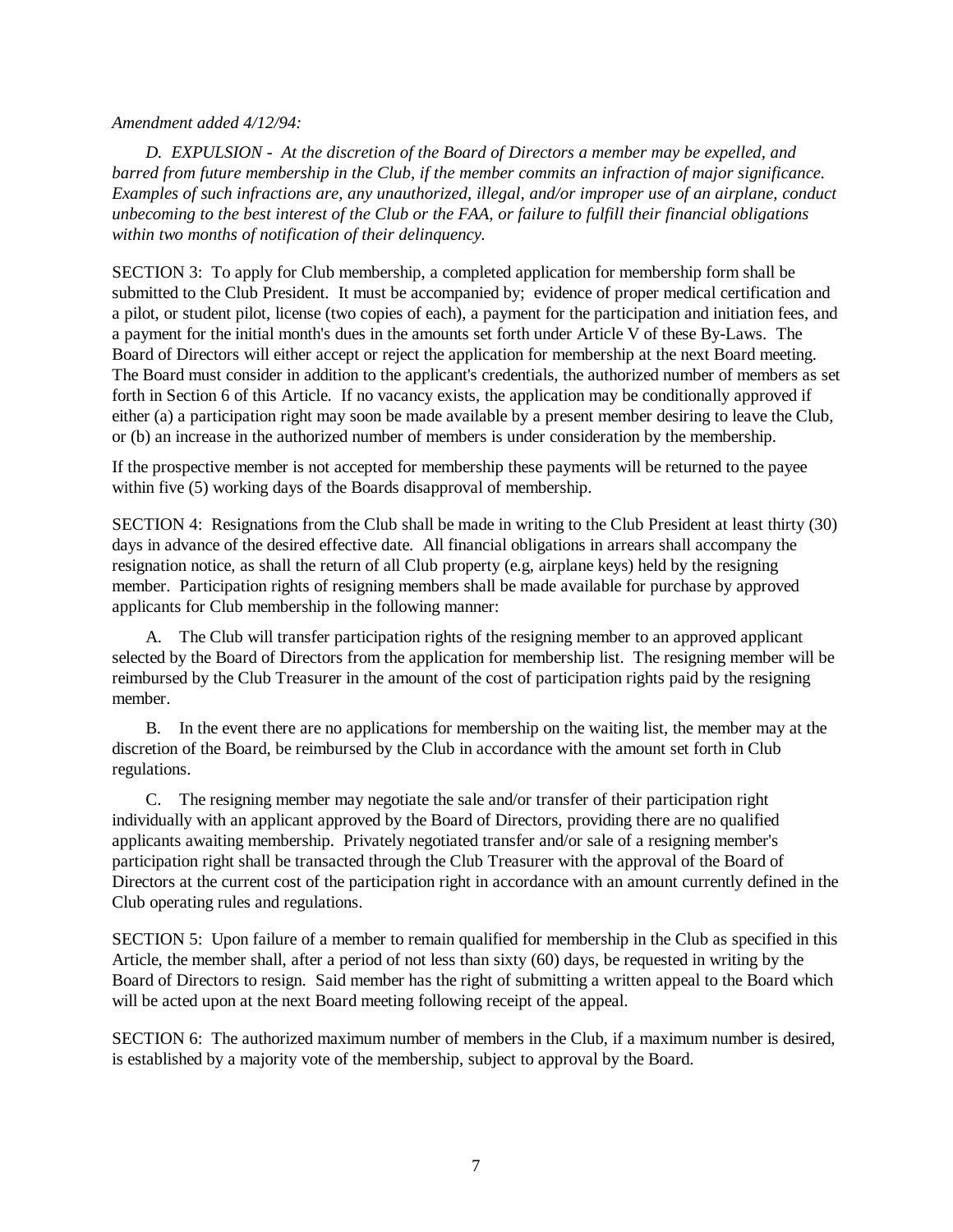SECTION 7: Petitions to form subgroups within the membership, as defined in Article I, shall be submitted in writing to the Board of Directors. A minimum of five (5) members is required to form any subgroup. Subject to approval by the Board of Directors, the authorized maximum number of members in a subgroup is established by a majority vote in that subgroup.

# ARTICLE II - NOMINATIONS

SECTION 1: A four member nominating committee shall be appointed by the Board of Directors to nominate candidates for Club officers to be elected in accordance with the Constitution. The Committee should nominate at least one candidate for each office. The Committee will notify the membership of its nominations by letter at least four (4) weeks prior to the election meeting.

SECTION 2: Two weeks prior to the election meeting, a meeting will be held where all candidates will have an opportunity to address those members present. Nominations for candidates may also be made from the floor at this meeting.

# ARTICLE III - VOTING

SECTION 1: Each regular active member in good standing in the Club shall have one vote. A simple majority vote at any duly constituted membership meeting shall be sufficient to pass a motion except as otherwise specified in the Constitution and By-Laws of the Club.

SECTION 2: At the Board of Directors meetings each member of the Board shall have one vote except that the Club President shall only vote in case of a tie vote. A simple majority vote at any duly constituted Board meeting shall be binding for all authorized transactions of the Board.

SECTION 3: Each regular active member in good standing shall have the opportunity to vote in the election of Club officers either by voting at the election meeting or by absentee ballot. Absentee ballots will be made available to members at least one week before the election meeting. All ballots will be counted at the election meeting.

## ARTICLE IV - OPERATING RULES

SECTION 1: SCHEDULING - Scheduling for the use of Club aircraft will normally be on a first-comefirst-served basis; however, the Board of Directors has the authority and responsibility to establish and maintain a fair and effective scheduling system. The Operations Officer shall monitor the system and suggest changes as necessary to ensure that the flying privileges remain on an equitable basis. In case a conflict in scheduling cannot be resolved by the parties involved, the Operations officer will mediate the situation and effect a fair and impartial solution.

SECTION 2: PILOT PROFICIENCY - Members will be required to have a check-out in Club aircraft by a designated check pilot prior to solo or flight as pilot-in-command.

The Operations Officer shall ensure that all pilots are properly checked out. As required, the Operations Officer may appoint qualified check pilots to conduct check-out flights.

The Operations Officer shall monitor the flying records and proficiency of Club pilots and take such corrective action as necessary to enhance safety and proficiency. As required, the Operations Officer may appoint qualified individuals to assist in these endeavors.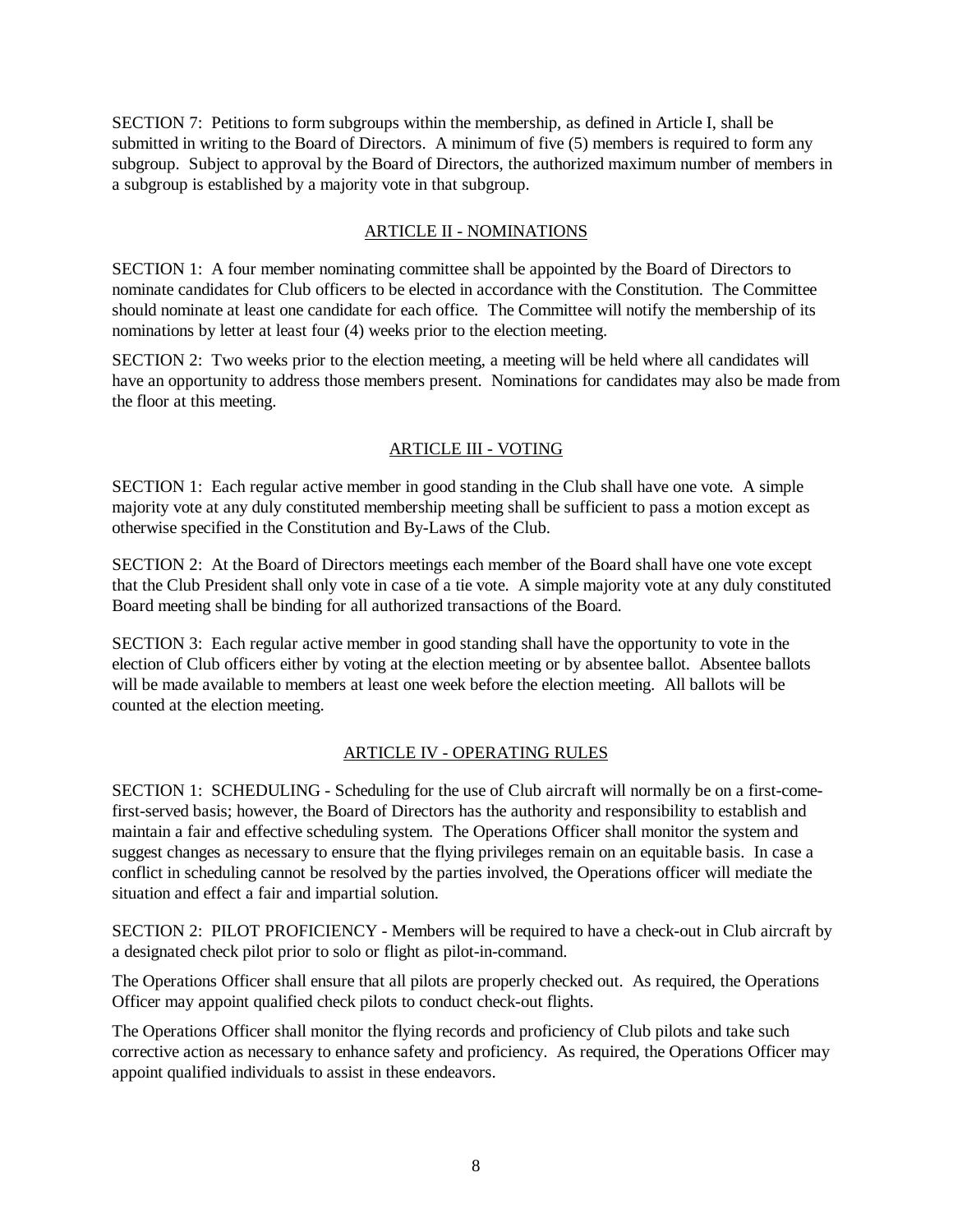The Board of Directors has the authority to disapprove the appointment of, and/or dismiss, any Officer appointed assistant.

SECTION 3: MAINTENANCE - The Maintenance Officer is charged with the maintenance of Club aircraft and equipment. As required, the Maintenance Officer may appoint qualified individuals to assist with the maintenance function.

The Maintenance Officer shall establish and maintain an effective preventative maintenance schedule and shall monitor the mechanical condition of the aircraft and take the necessary action before safety is affected.

The Maintenance Officer shall be responsible for purchasing and receiving parts and equipment and shall schedule replacement of parts and other repairs as required.

Log books and other aircraft records shall be maintained by the Maintenance Officer.

The Board of Directors has the authority to disapprove the appointment of, and/or dismiss, any Officer appointed assistant.

SECTION 4: SAFETY - In general, all pilots bear the responsibility of ensuring safety at all times. Any unsafe condition or situation will be promptly reported to the Maintenance Officer, or Operations Officer if appropriate, who is responsible to take the necessary corrective action.

The Board of Directors may ground a pilot by written notice when operating or flight rules have been violated. The Maintenance Officer shall ground aircraft when, in the Maintenance Officer's opinion, safety and the well-being of the aircraft and persons on board would be affected by further flight.

SECTION 5: CROSS-COUNTRY - Cross-country flights are authorized for the purposes of recreation and for proficiency training in navigation, communications, and instrument flying. Members are encouraged to average at least two flying hours a day when taking Club aircraft for a whole day or more, including extended trips away from home base. Landing fees, tie-down, or storage fees incurred away from home are chargeable to the member, except when necessary due to maintenance or other unusual circumstances. Expenditures for emergency repairs shall be in accordance with Article V of these By-Laws.

SECTION 6: OPERATING PROCEDURES - Operating procedures will be developed as necessary and published in an operations manual and in operating bulletins. These publications when approved by the Board of Directors shall have the same force and effect as these By-Laws. Detailed operating procedures are outlined in Attachment B to the Constitution and By-Laws. Flying operations shall be conducted in accordance with Federal Aviation Regulations and any flying regulations published by the Club.

## ARTICLE V - FINANCES

SECTION 1: Current dues, fees, and hourly flying rates for Club aircraft are shown in Attachment A to these By-Laws. At least every six (6) months the Board of Directors shall review the Club's financial status and fiscal policy and, if necessary, revise the charges accordingly. Such changes shall be made at least thirty (30) days in advance of their effective date and disseminated to Club members.

SECTION 2: Unscheduled assessments may, on occasion, be required to meet a financial obligation for which there is insufficient cash reserves. If this occurs, the Board of Directors shall determine the cash required and make the necessary assessment.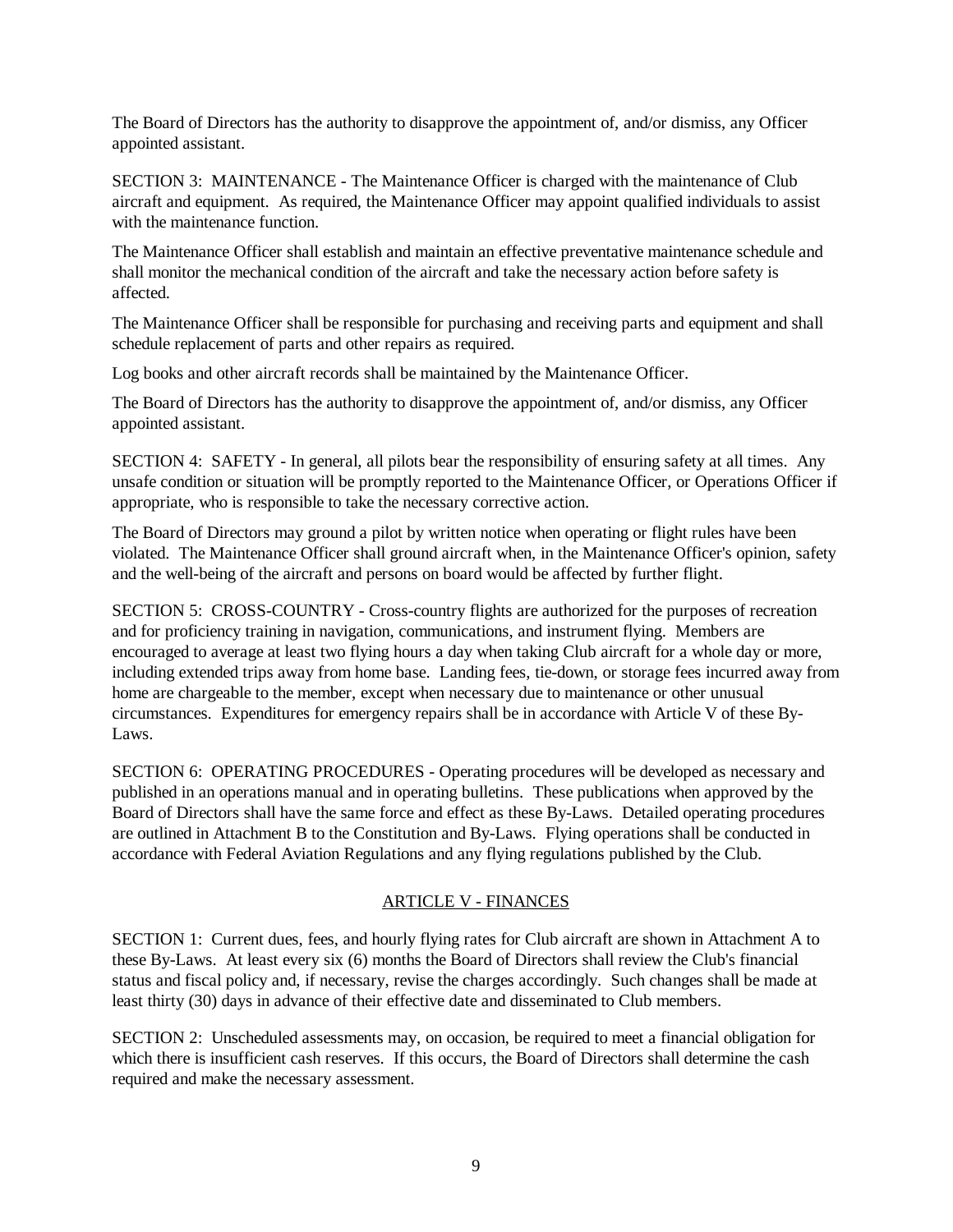SECTION 3: The Board of Directors may review participation, initiation, and reinstatement fees, and resignation reimbursement amounts and with the approval of the membership, adjust these amounts based on the financial status of the Club.

SECTION 4: Monthly dues and other charges are due on the 10th day of each calendar month and are delinquent on the last day of the same month.

The Club Billing Officer will provide for written notice to all members who are in arrears of their financial obligations. Members who are delinquent in payment of their bills may be excluded by the Board of Directors from the use of Club aircraft until such time as all overdue bills are paid.

Club members who become delinquent on payment of any bill for a period of two (2) months or more are subject to suspension in accordance with Article I of these By-Laws. Upon such suspension, the indebtedness of a member may constitute a lien on his resignation reimbursement.

Any member suspended for failure to comply with his financial obligations shall be required to pay the reinstatement fee as depicted on Attachment A in addition to their indebtedness.

SECTION 5: All checks issued by the Club must have the signature of the Treasurer or Billing Officer or President.

SECTION 6: Any member finding it necessary to purchase parts or repairs for Club aircraft, in excess of twenty-five dollars (\$25.00), must have prior approval by the Maintenance Officer, or the Operations Officer if the Maintenance Officer is unavailable, or any other Board member if both preceding Officers are unavailable. The Board of Directors has the authority to approve all funding required for necessary maintenance and repairs of Club assets. The Board also has the authority to approve up to three thousand dollars (\$3,000.00) for non-maintenance expenditures. Non-maintenance expenditures of more than this amount requires a majority vote of Club membership voting either by absentee ballot or in person at a regular or special meeting. Absentee ballots will be made available to members at least one week before the meeting. All ballots will be counted at the meeting.

SECTION 7: The Club Treasurer and the Billing Officer shall establish and maintain an efficient accounting and billing system based on the fiscal year ending June 30. Financial reports shall be issued quarterly. The fourth quarterly report shall serve in the transfer of records to newly elected Club officers.

## ARTICLE VI - LIABILITY

SECTION 1: Liability, property and hull insurance shall be procured and remain in effect at all times.

SECTION 2: In the event of a moving accident, wherein the deductible clauses of the insurance policy become effective, the Club member who is pilot-in-command, or the Club member who is receiving dual from a certified flight instructor, is liable for the total deductible sum if he is in violation of the Federal Aviation Regulations (FARs) or of established good operating procedures, including those set forth in the appropriate aircraft operations manual or as determined by the Board of Directors. The member is liable for only one-half of the deductible if no violation of a FAR or established aircraft operating procedure has occurred. In this latter case, the remaining one-half of the deductible shall be paid the Club.

## *Amended 4/12/94:*

*SECTION 2: In the event of a moving accident, wherein the deductible clauses of the insurance policy become effective, the Club member who is pilot-in-command is, at the discretion of the Board of Directors, liable for the total deductible sum, and any uncovered costs.*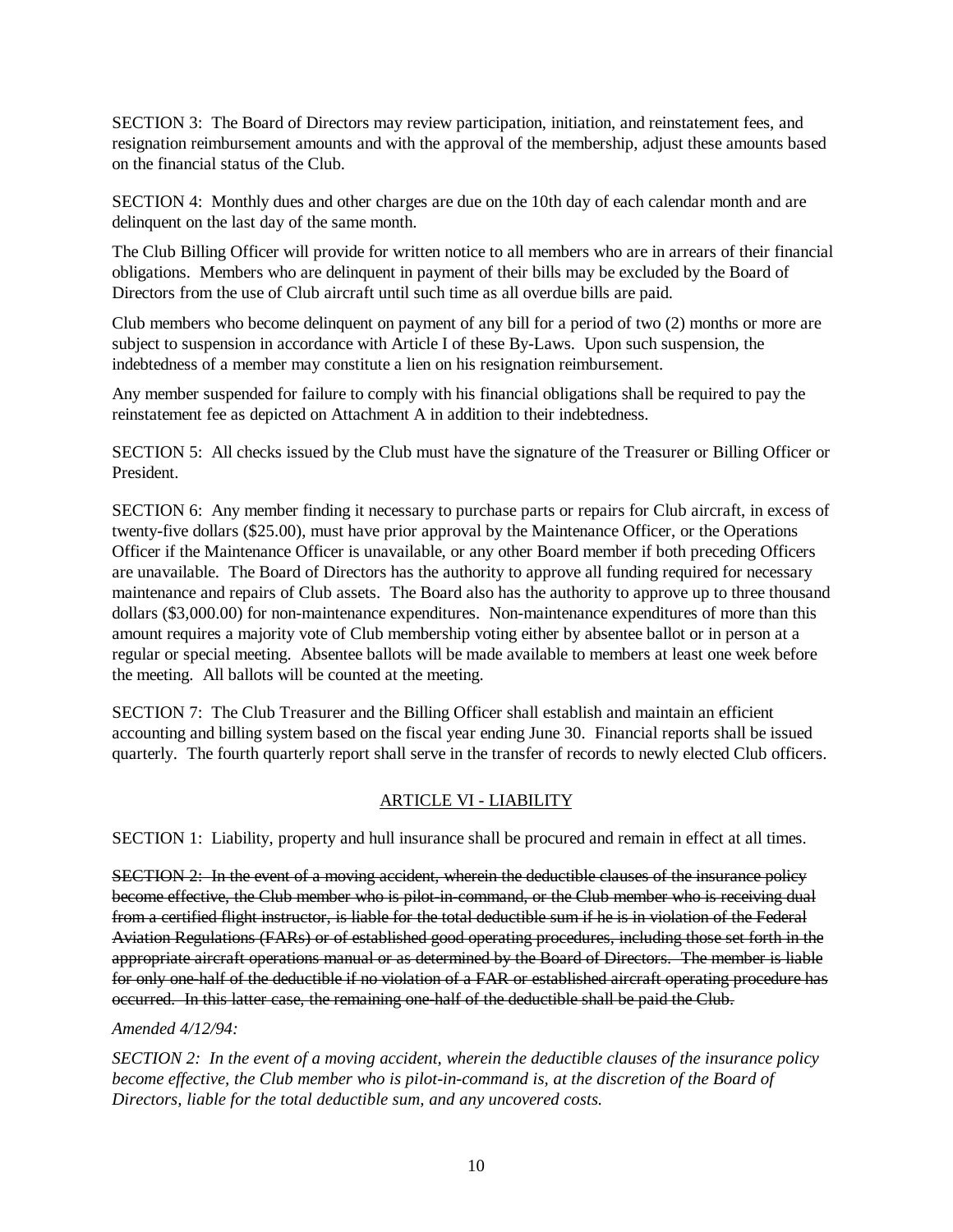SECTION 3: In the event of a non-moving accident, the Club shall pay the entire deductible provided the last responsible pilot-in-command was not negligent in securing the aircraft. If the last responsible pilot-incommand was deemed negligent they shall be fully responsible for the entire deductible. Responsibility for the deductible for non-aircraft accidents involving Club assets, such as the hangar, shall be as in the preceding explanation.

SECTION 4: To comply with insurance needs, each member shall yearly submit records of their flying hours as, and when, requested by the Operations Officer.

### ARTICLE VII - MISCELLANEOUS

SECTION 1: Each member of the Club shall have read and shall have promised in writing to observe and abide by all the provisions of the By-Laws and other regulations of the Club.

SECTION 2: Penalty for violation of any of the provisions of these By-Laws and any other Club regulations shall be determined by the Board except where a specific penalty is otherwise provided.

## ARTICLE VIII - AUTHENTICATION

This Constitution and By-Laws for the FAA Flying Club, Inc. (ACY), including amendments necessitated by the acquisition and operation of Club owned aircraft, was adopted by the Board of Directors on April 28, 1972, and was approved by more than two-thirds of the eligible voting membership on May 11, 1976, August 31, 1976, September 30, 1976, April 27, 1977, April 1, 1981, and March 7, 1991. This edition supersedes all earlier issues and is authenticated by the following signatures of Club Officers in office on the day of approval and by the current Director of the FAA Technical Center:

| William Force,            | Mark Greely,                      |
|---------------------------|-----------------------------------|
| President                 | Vice-President                    |
| --------------            | . _ _ _ _ _ _ _ _ _ _ _ _ _       |
| Edward Jaggard,           | Louis Berman,                     |
| <b>Treasurer</b>          | Secretary                         |
| Robert Scarlett,          | Jeffery Waters,                   |
| <b>Operations Officer</b> | Member-At-Large                   |
| John Gaunt,               | Harvey B. Safeer                  |
| Member-At-Large           | Director, Technical Center, ACT-1 |

Date: March 7, 1991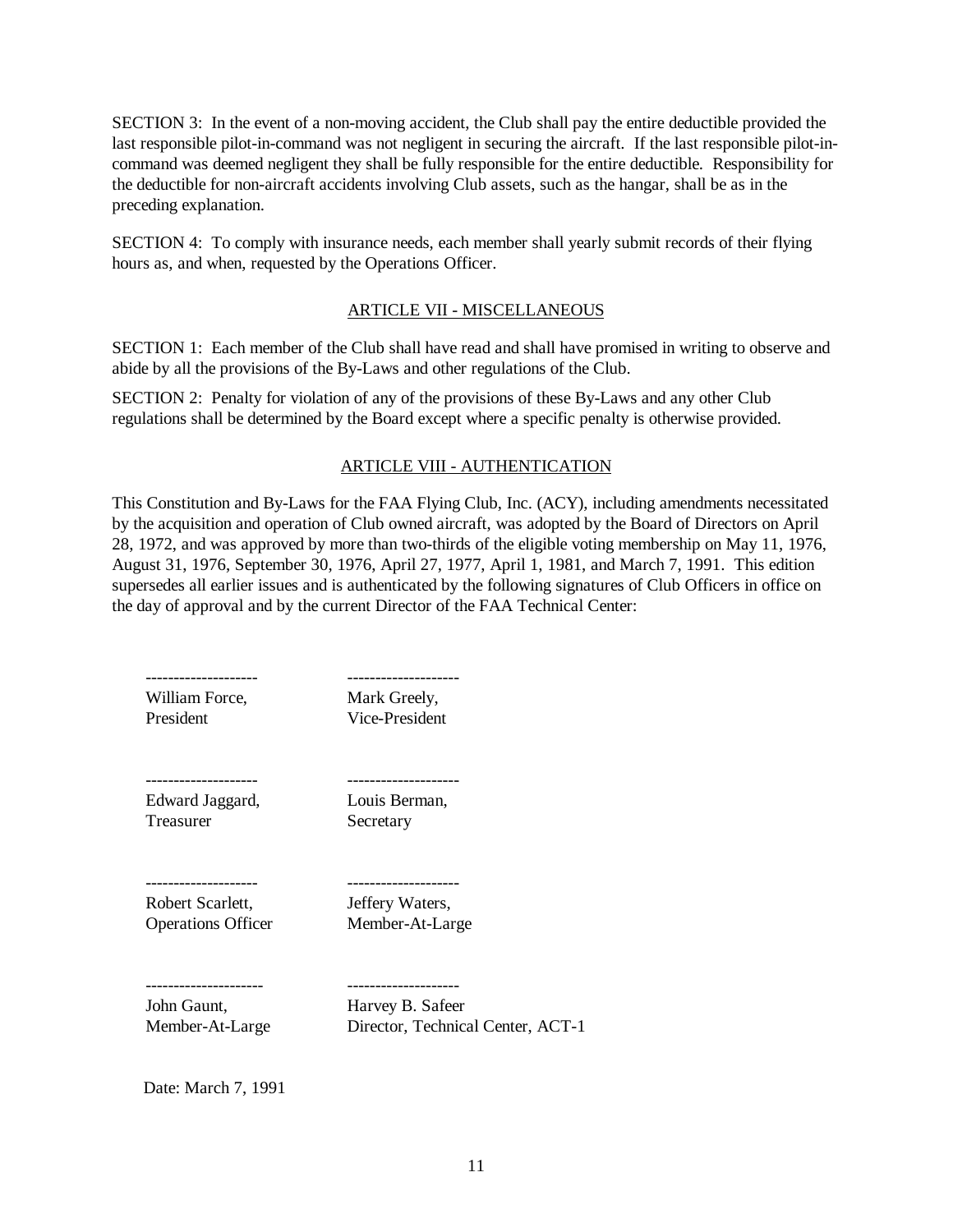## ATTACHMENT A1

### SCHEDULE OF FINANCIAL DATA

### FAA FLYING CLUB, INC. (ACY)

### FOR REGULAR MEMBERS ENTERING BEFORE SEPTEMBER 19, 1974

----------------------------------------------------------------------------------------------------------------------------------

Effective Date: August 1, 1986

William Force, Pres.

Participation Fee: \$350.00

Participation Reimbursement (Resignation): \$250.00

Initiation Fee: \$25.00

Reinstatement Fee: \$2.00

Monthly Dues (Fixed Costs): \$25.00

Hourly flying rates are calculated monthly according to the procedure described in the operations manual or as approved by the Board of Directors.

Note: This schedule applies only to members in the Club before September 19, 1974. All members entering or re-entering after September 19, 1974 will follow Attachment A2.

BOD APPROVED 3/7/91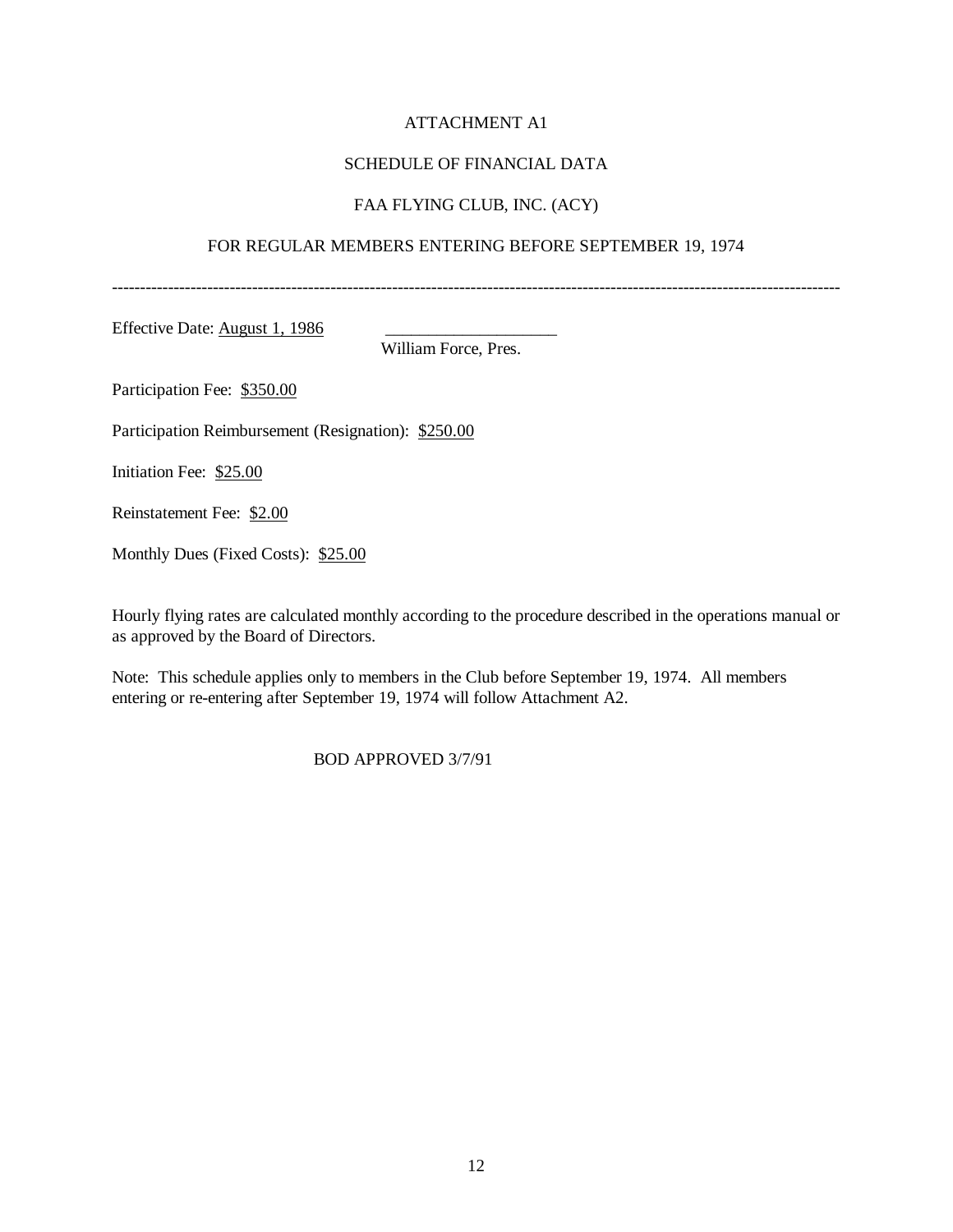## ATTACHMENT A2

## SCHEDULE OF FINANCIAL DATA

## FAA FLYING CLUB, INC. (ACY)

## FOR REGULAR MEMBERS ENTERING OR RE-ENTERING AFTER MAY 1, 1992

----------------------------------------------------------------------------------------------------------------------------------

Effective Date:  $\text{May } 1, 1992$ 

William Force, Pres.

Participation Fee: \_\_

Participation Reimbursement (Resignation):

Initiation Fee: \$200.00

Reinstatement Fee:

Monthly Dues (Fixed Costs): \$25.00

Hourly flying rates are calculated monthly according to the procedure described in the operations manual or as approved by the Board of Directors.

The initiation fee for members entering or re-entering the Club after May 1, 1992, is a one time charge per individual.

Note: All members on the rolls before September 19, 1974 will follow Attachment A1.

BOD APPROVED 3/19/92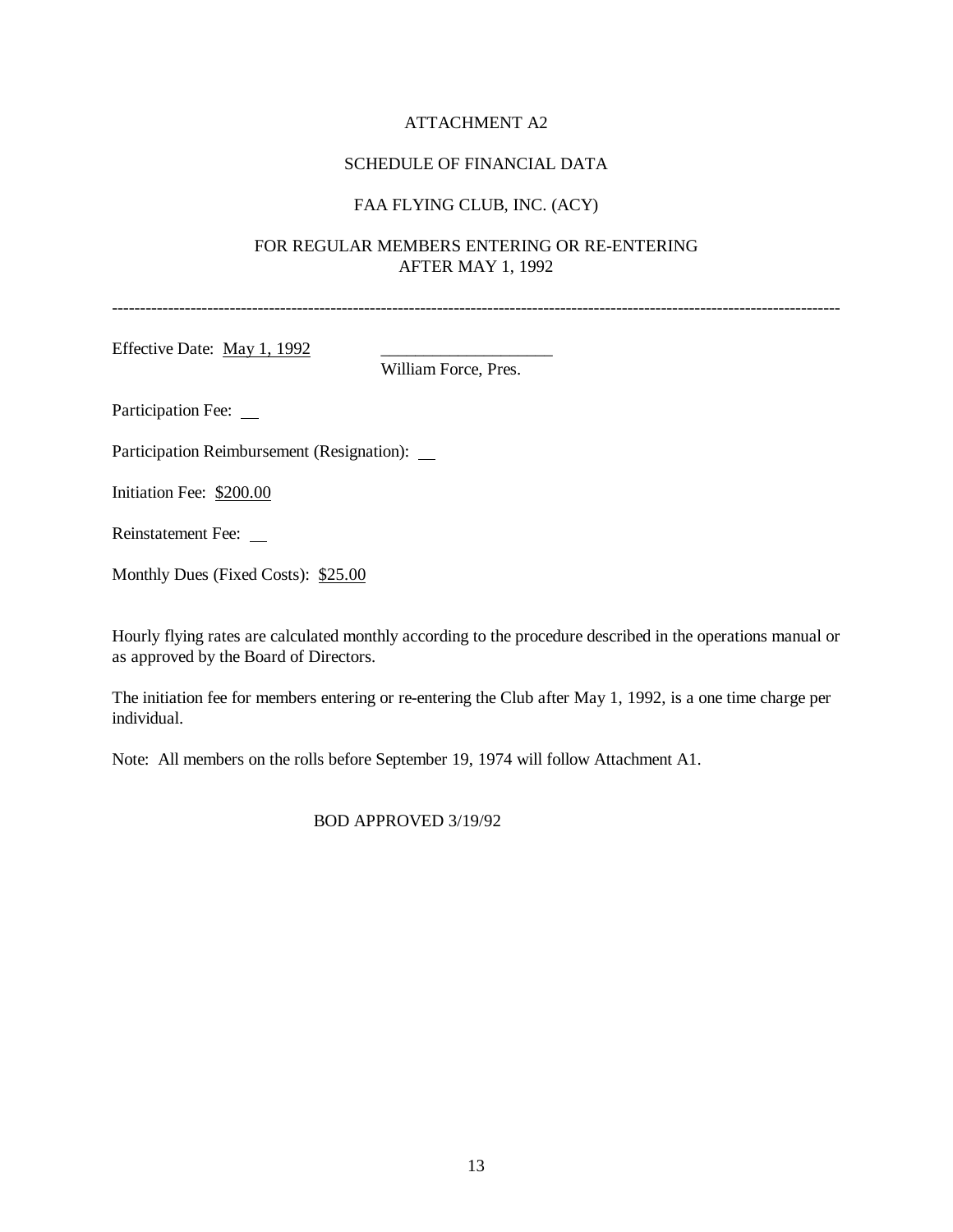*Previous Attachment A2, for informational purposes only*

# ATTACHMENT A2

# SCHEDULE OF FINANCIAL DATA

# FAA FLYING CLUB, INC. (ACY)

## FOR REGULAR MEMBERS ENTERING OR RE-ENTERING AFTER SEPTEMBER 19, 1974

----------------------------------------------------------------------------------------------------------------------------------

Effective Date: <u>August 1, 1986</u>

William Force, Pres.

Participation Fee: \$1.00

Participation Reimbursement (Resignation): \$1.00

Initiation Fee: \$150.00

Reinstatement Fee: \$2.00

Monthly Dues (Fixed Costs): \$25.00

Hourly flying rates are calculated monthly according to the procedure described in the operations manual or as approved by the Board of Directors.

The initiation fee for members entering or re-entering the Club after September 19, 1974, is a one time charge per individual.

Note: All members on the rolls before September 19, 1974 will follow Attachment A1.

BOD APPROVED 3/7/91